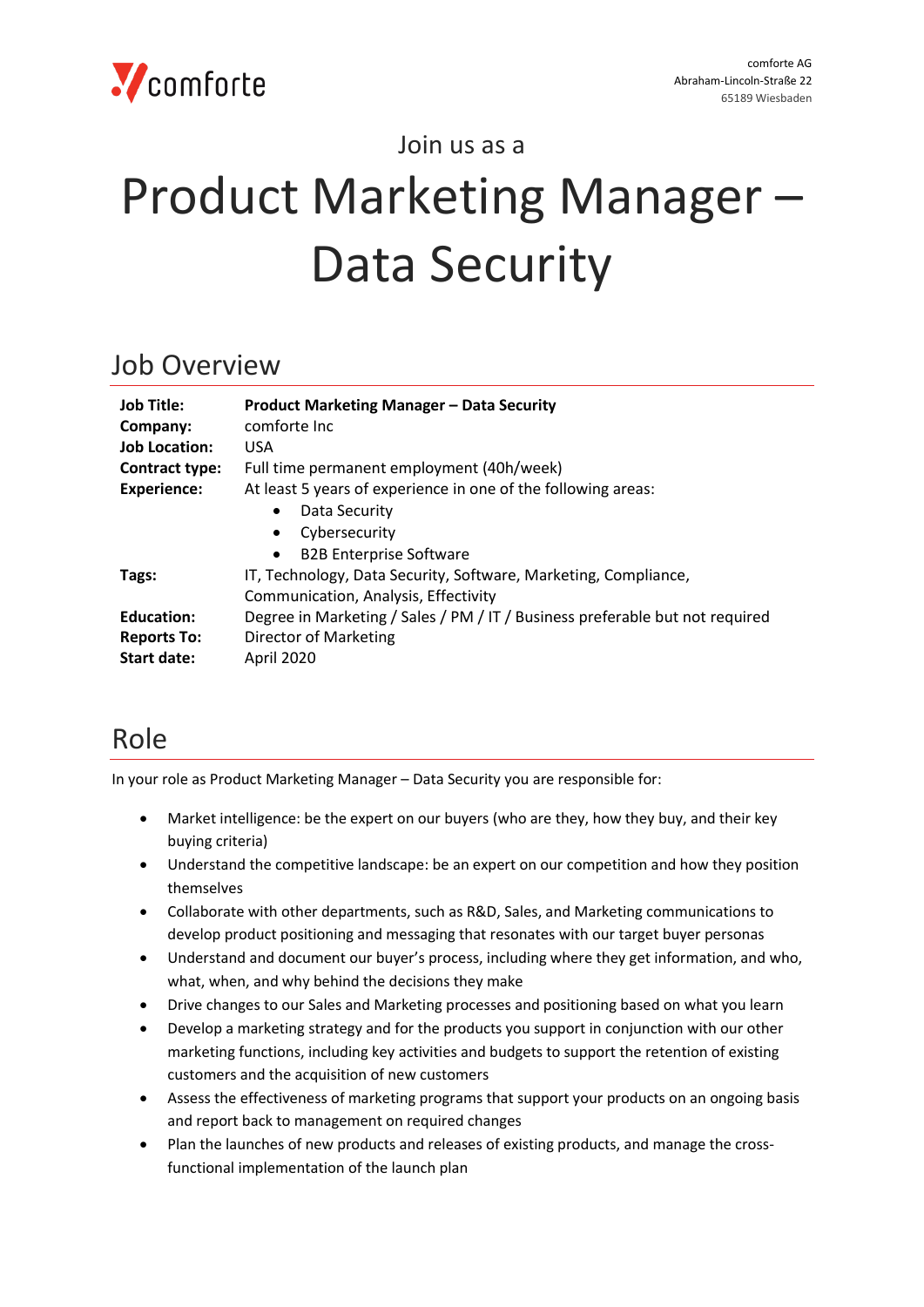

- Act as an internal and external thought leader for the products you support, including speaking engagements and written content
- Plan and execute marketing activities for the US market, including executive or expert roundtable events and sponsorship participation at industry events and tradeshows

# Required skills

**Excellent and extensive** skills and background knowledge in:

- Ability to acquire new market knowledge in a fast and independent manner
- Proficient in presentation technologies, including but not limited to PowerPoint and Web-Seminar techniques
- Research and analytics skills
- Strategic planning
- Negotiation skills
- Background knowledge in: Cybersecurity and Data security

## Professional Traits and Aptitudes

- Creativity
- Ability to organize / prioritize one's work
- Works effectively as a member of a team
- Shares knowledge readily and effectively
- Strives to create productive relationships

#### Communication

- **English:** Required to be fluent both in oral and written communication
- **Spanish:** Language skills helpful
- **German:** Language skills helpful

#### What comforte can offer

- Unique company culture resulting in close to 0% staff turnover
- Interesting work in an international team with clients in the Payments / Telco / Retail / Manufacturing industries around the world
- Flexible working hours
- Flat hierarchies
- Work-life balance
- Opportunity to work self-sufficiently, take responsibility and make a difference
- Work location is negotiable once fully on-boarded and accustomed to our culture, team and work environment
- Competitive salary